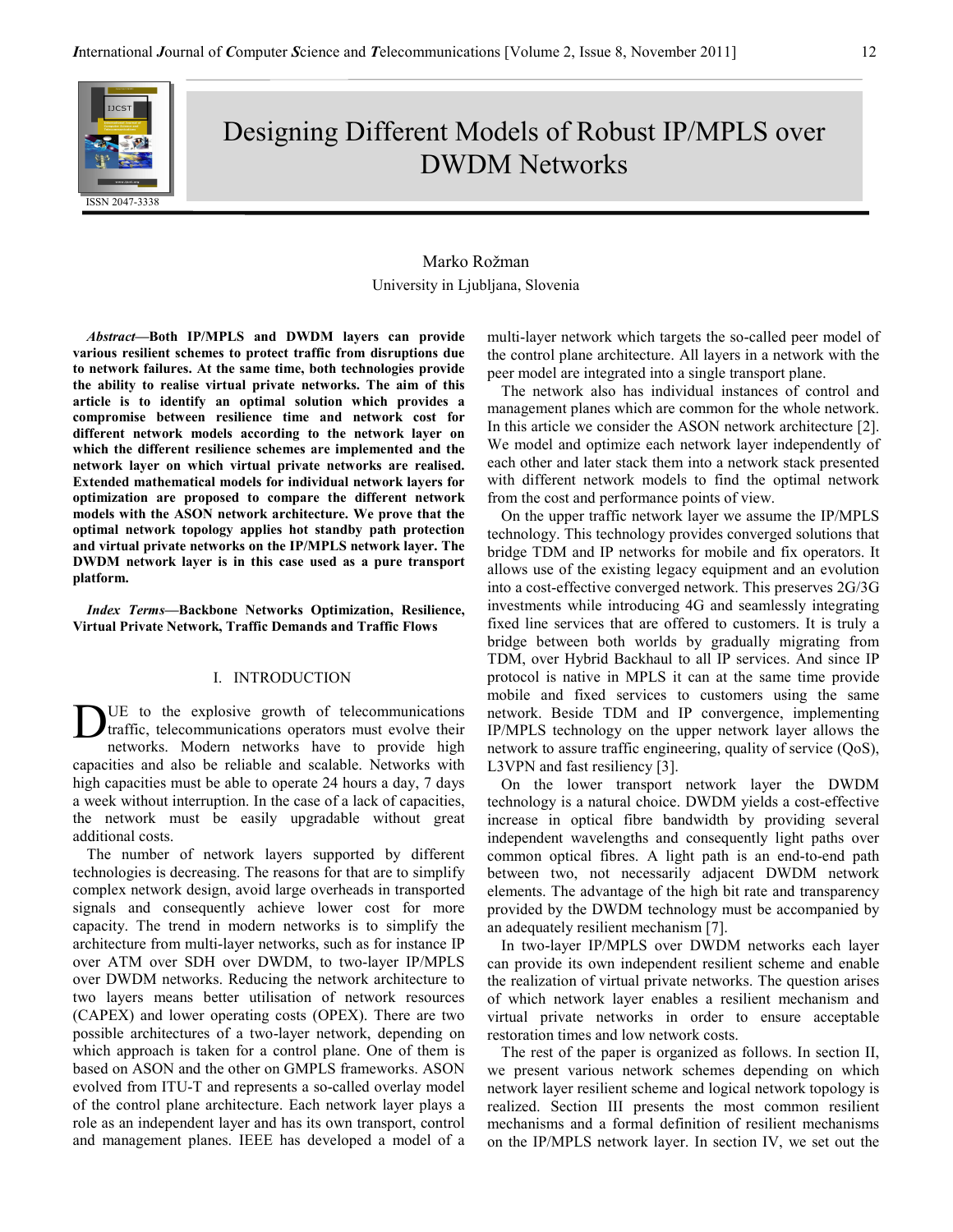most common resilient mechanisms and a formal definition of resilient mechanisms on the DWDM network layer. Section V outlines the results for an example network and we conclude with a discussion in section VI and conclusion in section VII.

II. DIFFERENT NETWORK SCHEME

The design and implementation of a resilient scheme and virtual private networks is based on the following:

1. We consider two-layer, highly reliable IP/MPLS over DWDM networks.

2. Resilience mechanisms can be implemented on an IP/MPLS or DWDM network layer.

3. Virtual private networks can be realised on an IP/MPLS or DWDM network layer.

4. Virtual private networks on a DWDM network layer are realised with optical paths that interconnect network elements in an IP/MPLS network layer and usually belong to a particular customer [6]. most common resilient mechanisms and a formal definition of<br>esilient mechanisms on the DWDM network layer. Section V<br>utlines the results for an example network and we conclude<br>with a discussion in section VI and conclusion

5. Virtual private networks on an IP/MPLS network layer are realised with capacities created over cross-connect matrixes of network elements which reside on an IP/MPLS network layer.

Table 1 shows different network schemes according to selected network layers for implementation of the resilient scheme and virtual private networks.

TABLE 1 DIFFERENT NETWORK SCHEMES

| <b>Resilience scheme / VPN</b>        | <b>Scheme 1</b> | <b>Scheme 2</b> | Scheme 3 |
|---------------------------------------|-----------------|-----------------|----------|
| Resilience scheme on a DWDM layer     |                 |                 |          |
| Resilience scheme on an IP/MPLS layer |                 |                 |          |
| VPN on a DWDM layer                   |                 |                 |          |
| VPN on an IP/MPLS layer               |                 | x               |          |

A network scheme with resilience on an IP/MPLS layer and created virtual private networks on a DWDM layer is not considered. For each protected logical path on an IP/MPLS network layer we have to create logical rings on a DWDM layer. This case has already been considered in schemes 1 and 2. matrixes of network elements which reside on an IP/MPLS<br>
network layer.<br>
Table 1 shows different network schemes according to<br>
selected network layers for implementation of the resilient<br>
scheme and virtual private networ

#### III. RESILIENT SCHEMES ON IP/MPLS NETWORK LAYER

Links, routers or both can fail in any network. Network operators have to consider this factor and have redundant links and routers at physical or logical locations. When such failure conditions occur, routers within the network might contain temporarily inconsistent routing information [4]. They might need to exchange routing updates and come up with a new, consistent picture of the network. This process is known as network convergence. The convergence time includes the amount of time for an adjacent router to detect the network failure and the amount of time for routers to distribute this information to all other routers and for all other routers to recalculate routes in the forwarding tables. Links, routers or both can fail in any network. Network<br>erators have to consider this factor and have redundant links<br>d routers at physical or logical locations. When such failure

The first resilient scheme on the IP/MPLS layer belongs to the family of restoration schemes. With dynamic routing, all active adjacent routers exchange control messages in order to labels are redistributed according to the new routing tables and packets are thus able to be dynamically rerouted beside link or node failures [4]. The goal is to realise the restoration scheme at the optimal network cost. update router's routing tables. In an IP/MPLS network the be dynamically rerouted beside link or goal is to realise the restoration scheme cost.<br>with  $E$  links which connect  $R$  routers.

inconsistent inconsistent updates with our convergence time of the basis of the other hand basis of the other hand basis of the other hand basis of the other hand basis of the other hand basis of the other hand basis of t Consider a network with  $E$  links which connect  $R$  routers. Each link has its own capacity  $y_e$  and cost  $\gamma_e$ . On each link  $e \in E$  a failure can occur. Each failure is described by failure situation *s*. We consider  $s = 0$  representing a situation in which all the links are operational. Let  $D$  be a set of traffic demands. For each traffic demand,  $d \in D$  is allowed, and can be realised over several paths  $p$ . The volumes of demands  $h_d$ are realised with traffic flows  $j_{dps}$  allocated to demand  $d$  over path p in network situation *s*. Coefficient  $\delta_{\text{edp}} = 1$  if link e belongs to path  $p$  for demand  $d$ . The availability of particular link *e* is defined by coefficient  $0 \le \alpha_{es} \le 1$ . Let us assume that for all network situation  $s \in S$  100% realisation of all demand volumes is required. The optimisation problem is to realise the restoration scheme with the minimal network cost. The mathematical program  $(1)-(3)$  formulation is: In Each failure is described by failure<br>er  $s = 0$  representing a situation in<br>operational. Let D be a set of traffic

#### Minimize:

$$
F = \sum_{e=1}^{E} y_e \gamma_e \tag{1}
$$

subject to:

$$
\sum_{p=1}^{P_d} j_{dps} = h_{ds}; \ \forall \ d \in D, \forall s \in S \tag{2}
$$

$$
\sum_{d=1}^{D} \delta_{edp} j_{dps} \le \alpha_{es} y_e; \ \forall e \in E, \forall s \in S \tag{3}
$$

Constraint (2) defines the total traffic flow allocated to demand  $d$ , and constraint (3) assures that the link load does not exceed the link capacity when the link is available. demand  $d$ , and constraint  $(3)$  assures that the link load does not exceed the link capacity when the link is available.

The advantages of this restoration scheme are its simplicity and lower cost but it suffers from long convergence times in the case of a failure in the network.

The second resilient scheme we consider for the IP/MPLS layer belongs to the family of protection schemes.

Detecting a link failure requires physical and link layer mechanisms. IP/MPLS traffic engineering does not have an option to reduce the time to detect failures. It can reduce the time required to distribute the failure information and update the forwarding table by using MPLS traffic engineering's fast rerouting capability. Before a failure, a fast reroute calculates and establishes a protection traffic engineering tunnel around the link or node that is deemed vulnerable. Upon detecting a failure, the backup tunnel takes over packet forwarding immediately or, more precisely in terms of time, in less than 50 ms. Before the fast reroute is enabled, there is a need to manually or automatically configure the primary IP/MPLS traffic engineering tunnel as the preferred path. At the ingre router which is the source of the primary traffic engineering lower cost but it suffers from long convergence times in case of a failure in the network.<br>he second resilient scheme we consider for the IP/MPLS<br>rr belongs to the family of protection schemes.<br>etecting a link failure requ ity. Before a failure, a fast reroute calculates<br>protection traffic engineering tunnel around<br>that is deemed vulnerable. Upon detecting a<br>kup tunnel takes over packet forwarding between the fast reroute is enabled, there is a need to automatically configure the primary IP/MPLS tring tunnel as the preferred path. At the ingress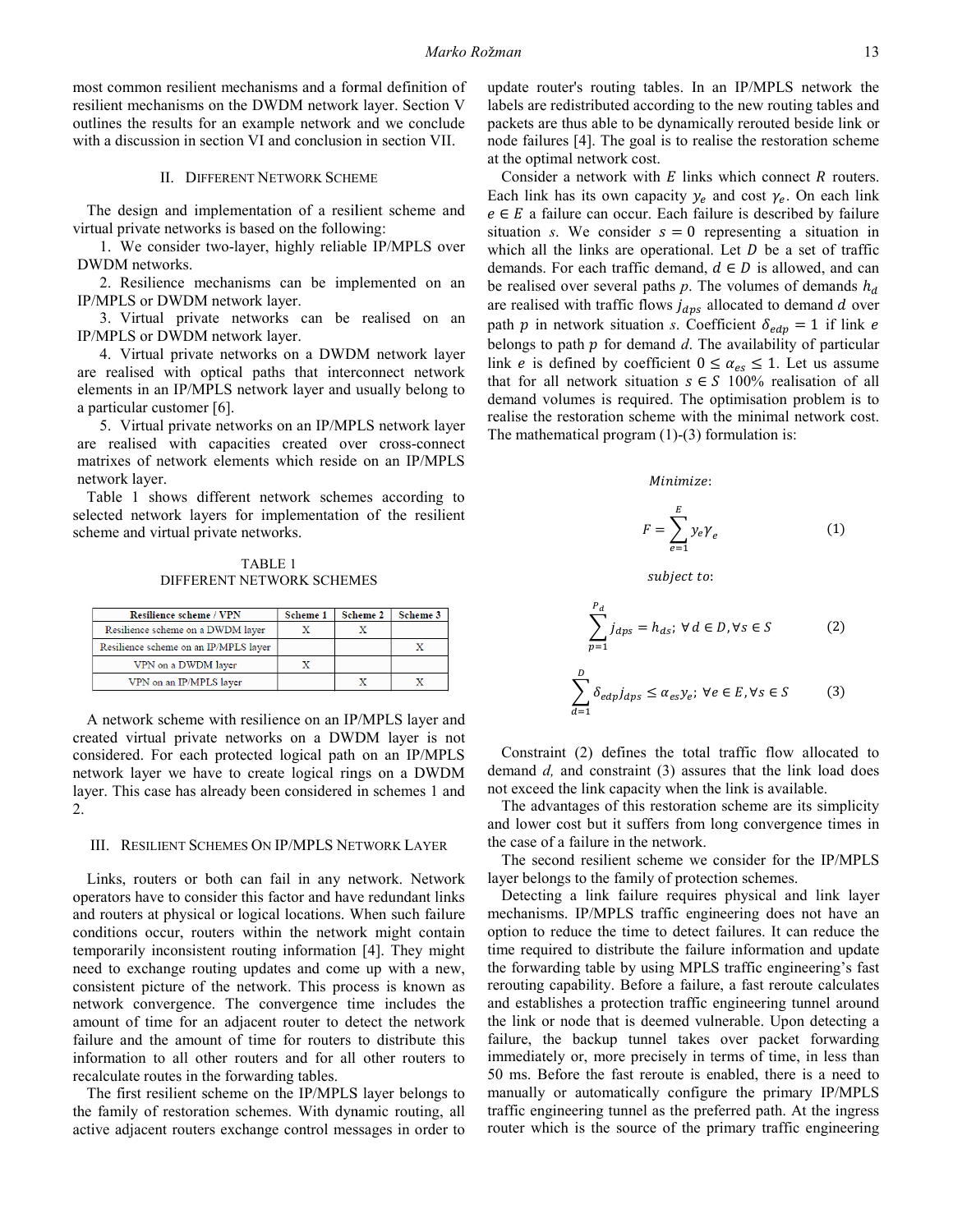tunnel, one can use the fast reroute option to configure a backup traffic engineering tunnel to protect the primary traffic engineering tunnel [3].

Assume again a network with  $E$  links, which connect  $R$ routers. Each link has its own capacity  $y_e$  and cost  $\gamma_e$ . Let D be a set of traffic demands. On each link  $e \in E$  a failure can occur. We propose a protection scheme which protects different paths with a protection path in hot standby.  $p =$ 1,2, ...,  $P_d$  is a set of candidate paths for demands  $d \in D$  and  $q = 1, 2, ..., Q_{dp}$  is a set of candidate backup paths. The volumes of demands  $h_d$  are realised with traffic flows  $j_{dpq0}$ allocated to a pair  $(P_{dp}, Q_{dpq})$  in a nominal network situation  $s = 0$ . Binary variable  $u_{dpq} < 1$  limits the number of backup candidate paths to only one path. Coefficient  $\delta_{\text{edp}} = 1$  if link

e belongs to working path  $P_{dp}$  for demand d, otherwise it has a value of 0. Similarly, coefficient  $\beta_{edpq} = 1$  if link e belongs to backup path  $Q_{dpq}$ , otherwise it has a value of 0. the availability of particular link  $e$  is defined by coefficient  $0 \leq \alpha_{es} \leq 1$ . The optimisation problem is to realise the restoration scheme at the optimal network cost. The mathematical program  $(4)-(8)$  formulation is [8]:

#### Minimize:

$$
F = \sum_{e=1}^{E} \gamma_e y_e \tag{4}
$$

subject to:

$$
\sum_{p=1}^{P_d} \sum_{q=1}^{Q_{dp}} j_{dpq0} = h_d; \ \forall d \in D
$$
 (5)

$$
\sum_{q=1}^{Q_{dp}} u_{dpq} \le 1; \,\forall d \in D, \forall p \in P_d
$$
 (6)

$$
j_{dpq0} \le h_d u_{dpq}; \forall d \in D, \forall p \in P_d,
$$
  

$$
\forall q \in Q_{dp}
$$
 (7)

$$
\sum_{d=1}^{D} \sum_{p=1}^{P_d} \sum_{q=1}^{Q_{dp}} (\delta_{edp} + \beta_{edpq}) j_{dpq0} \le \alpha_{es} y_e;
$$
\n
$$
\forall e \in E, \forall s \in S
$$
\n(8)

Constraint (5) defines the total traffic flow allocated to demand d, and constraint (8) assures that the link load does not exceed the link capacity when the link is available. Constraints (6) and (7) together assure that there is at most one traffic flow assigned to the set of routing pairs with the same normal path and that the flow assigned to the back-up path of the normal path equals  $u_{dpq}j_{dpq0}$ .

In summary we can confirm that restoration schemes are cheaper than protection schemes, but require longer convergence times.

## IV. RESILIENT SCHEMES ON DWDM NETWORK LAYER

All sub-layers of the DWDM layer feature restoration and protection schemes. Like with higher layers, restoration schemes are more efficient from the capacity point of view but suffer from long convergence times. Protection schemes provide fast convergence but are greedier from the resources aspect [9].

The optical path restoration scheme requires that upon a network failure the working light path is replaced by a protection light path. We can simulate the restoration scheme on the DWDM layer with mathematical program (1)-(3).

Protection schemes on the DWDM layer are divided into path protection and link protection [9]. In both schemes, resources can be dedicated or shared. In the first case, protection resources are dedicated to a single working light path. In the second case, the same protection resources may be used to provide protection for multiple working light paths. Dedicated protection schemes are commonly referred to as 1+1 or 1:1 protection schemes. In the 1+1 case, both working and protection light paths are simultaneously active. The light path with better performances is chosen as a working one. In a 1:1 protection scheme transmission occurs on the working light path only, while the protection light path may be used to transport lower priority traffic. In the case of failure, the working and protection light path switch over the protection light path, pre-empting the low priority traffic. Shared protection schemes are referred to as 1:N. Such a protection scheme allows one protection light path to be shared by a number of working light paths. Once the spare light path is used to protect a particular working light path, it will not be available to protect another working light path until the original light path is re-established.

Path protection on the DWDM layer can be simulated with mathematical program (4)-(8). Let us consider two different link protection schemes. The first is hot standby dedicated link protection and the second one is link protection over a single protection path. A dedicated link protection scheme with hot standby reserves the protection optical path between the end nodes of each link used by the working light path. This protection scheme may require the allocation of more spare capacities than other schemes, but can provide very short convergence.

Assume a network with  $E$  links which connect  $W$  DWDM network elements. Each link has its own working capacity  $y_e$ and protection capacity  $y_e^*$ . Let us assume that the capacity unit cost for working and protection capacities are the same and are  $\gamma_e$ . Let D be a set of traffic demands. We consider a protection scheme which protects different links with protection path q in hot standby.  $p = 1, 2, ..., P_d$  is a set of candidate paths for demands  $d \in D$  and  $q = 1,2,..., Q_e$  is a set of candidate backup paths. The volumes of demands  $h_d$  in the normal network state are realised with traffic flows  $j_{dp0}$  and, in the case of failure, with traffic flows  $z_{eq}$ . Coefficient  $\delta_{\text{edp}} = 1$  if link e belongs to working path  $P_{dp}$  for demand d, otherwise it has a value of 0. Similarly, coefficient  $\beta_{\text{leq}} = 1$  if link  $l$  belongs to backup path  $q$  restoring link  $e$ , otherwise it has a value of 0. The optimisation problem is to realise the restoration scheme at the optimal network cost.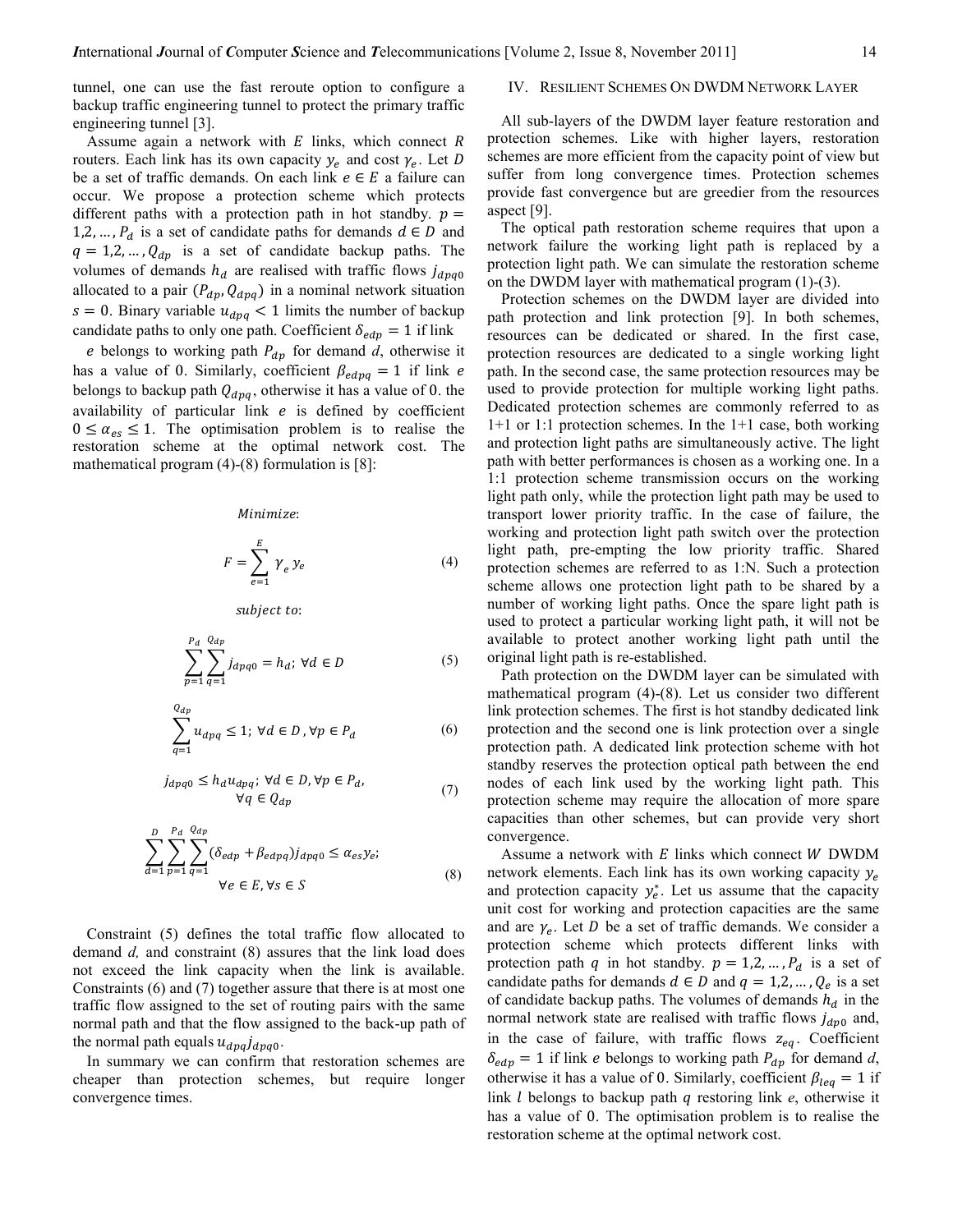### Mathematical program (9)-(15) formulation is [8]:

Minimize:

$$
F = \sum_{e=1}^{E} \gamma_e (y_e + y_e^*)
$$
 (9)

subject to:

$$
\sum_{p=1}^{P_d} j_{dp0} = h_d; \ \forall d \in D \tag{10}
$$

$$
\sum_{d=1}^{D} \sum_{p=1}^{P_d} \delta_{edp} j_{dp0} \le y_e; \ \forall e \in E
$$
 (11)

$$
\sum_{q=1}^{Q} z_{eq} = y_e; \ \forall e \in E \tag{12}
$$

$$
\sum_{q=1}^{Q} u_{eq} = 1; \ \forall e \in E
$$
 (13)

$$
z_{eq} \le K_e u_{eq}; \ \forall e \in E, \forall q \in Q_e \tag{14}
$$

$$
\sum_{e \neq l}^{E} \sum_{q=1}^{Q} \beta_{leq} z_{eq} \leq y_e^*; \ \forall l \in E
$$
 (15)

Constraint (10) defines the total traffic flow allocated to demand d, while constraint (11) assures that the link load does not exceed the link capacity in the normal network state. Constraints (10) and (11) together assure that the normal demand volumes are carried using the normal link capacities only. Constraint (12) ensures that the traffic flow which is restoring the normal capacity of link  $e$  on restoration path  $q$ equals link capacity  $y_e$ , while constraint (15) assures enough capacities on link l to enable the restoration of all other links if they fail at the same time.

Constraint (10) defines the total traffic flow allocated to demand d, while constraint (11) assures that the link load does not exceed the link capacity in the normal network state. Constraints (10) and (11) together assure that the normal demand volumes are carried using the normal link capacities only. Constraint (12) ensures that the traffic flow which is restoring the normal capacity of link  $e$  on restoration path  $q$ equals link capacity  $y_e$ , while constraint (15) assures enough capacities on link *l* to enable the restoration of all other links if they fail at the same time.

If in the mathematical program we change replace constraint  $(15)$  with constraint  $(16)$ :

$$
\sum_{q=1}^{Q} \beta_{leq z_{eq}} \leq y_e^*; \ \forall l \in E, \forall e \in E, l \neq e \tag{16}
$$

then the model represents a network with a shared link shared protection scheme.

#### V. COMPUTATIONAL RESULTS

Let  $G(V, E)$  be a graph representing the topology of a network with a set of vertices  $V$  and set of edges  $E$ , representing the network links on the DWDM network layer. Let the degree of vertex be  $\Delta = 3$  and the graph diameter  $D = 3$ . The degree of vertex  $\Delta$  is the number of intermodal links connected to the corresponding network node. Graph diameter D gives the longest distance between pairs of network nodes [9]. Assume that an IP/MPLS router is attached to each DWDM network element. The network has 8 nodes on the DWDM and IP/MPLS network layers. On the IP/MPLS network layer we assume 39 traffic demands and proportional fair capacity allocation [1], [8]. We assume bounded traffic flows and allow lower bounds  $h_d$  to be zero and the upper bounds  $H_d$  plus infinity. The assumed lower and upper bounds, assumed budgets  $B$ , expected revenues from unit of traffic demands  $w_d$  and calculated results for traffic flows are presented in Appendix A.

In DWDM network layer we assume the dissection of a mesh network topology in a set of self-healing rings [5]. The network used in the example is shown in Fig. 1.

The wavelengths which share a common link between two neighbouring self-healing rings may not use the same wavelength. The bundle of wavelengths used in a separate self-healing ring is denoted as  $S Hr$ . Next to the labelled links in brackets are administratively appointed weights which are used to determine the shortest paths. We tested different network models and sub-models for different budgets available for link bandwidth realisation. All traffic flows are bounded by their lower and upper bounds [8]. All three mathematical programs we have considered are suitable for the study of one-layer networks. In the case where we stack individual layers into a multi-layer network, in our case a twolayer network, we must consider the fact that the unit cost of capacity in particular network schemes and models is a function of the number of links and in particular network schemes and models a function of the number of traffic demands. The possible network schemes are summarised in Table 1. Each scheme can be further divided into models according to a selected resilience scheme and are depicted in Table 2.



Fig. 1. The network model used in computational exercise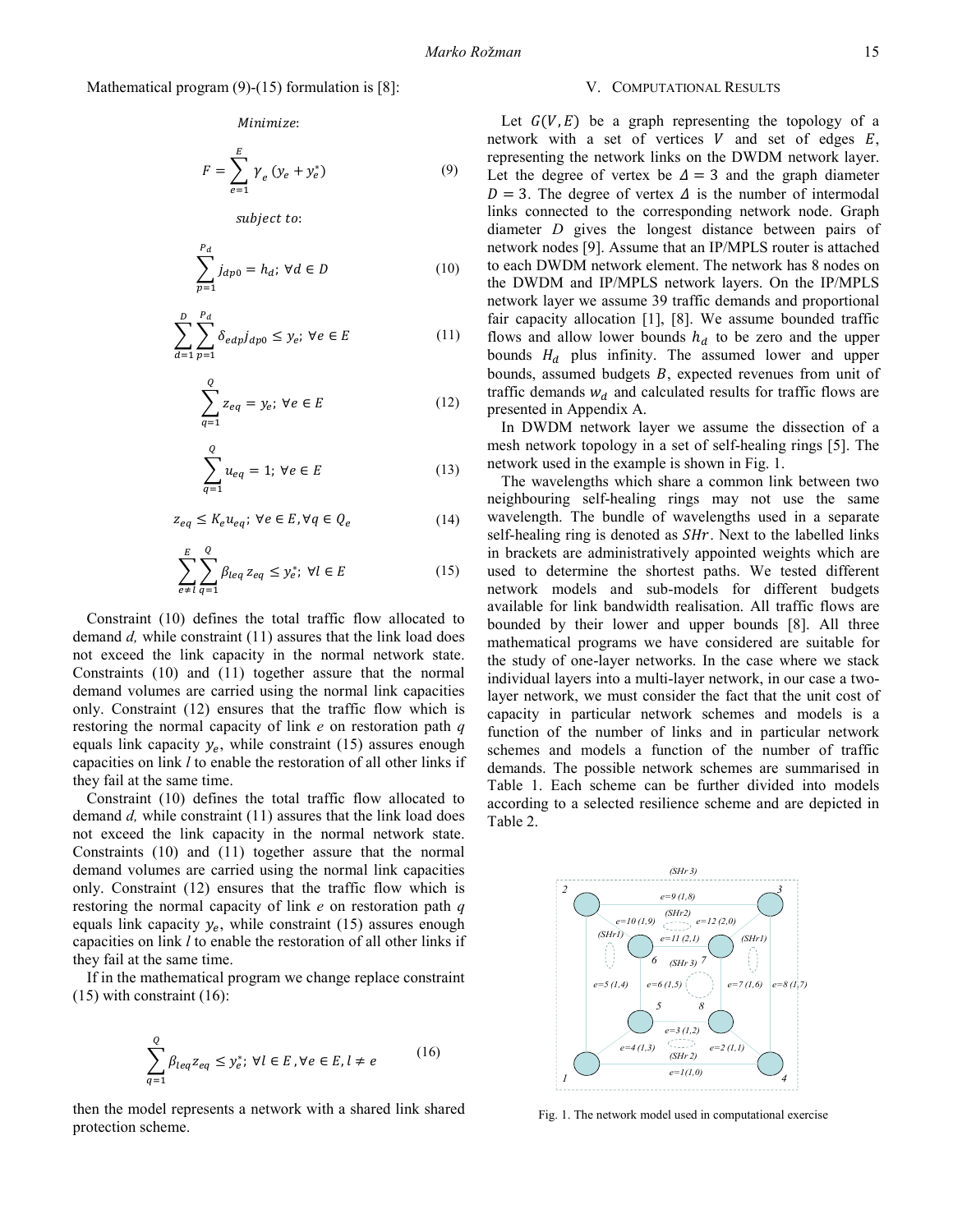TABLE 2 DIFFERENT NETWORK SCHEMES AND MODELS

| <b>Scheme</b> | Model     | <b>Resilience</b>                     | VPN            |
|---------------|-----------|---------------------------------------|----------------|
|               | Model 1.1 | Hot Standby Path Protection (DWDM)    | <b>DWDM</b>    |
| Scheme 1      | Model 1.2 | Hot Standby Link Protection (DWDM)    | <b>DWDM</b>    |
|               | Model 1.3 | Shared Link Protection (DWDM)         | <b>DWDM</b>    |
| Scheme 2      | Model 2.1 | Hot Standby Link Protection (DWDM)    | <b>IP/MPLS</b> |
| Scheme 3      | Model 3.1 | Traffic Restoration (IP/MPLS)         | <b>IP/MPLS</b> |
|               | Model 3.2 | Hot Standby Path Protection (IP/MPLS) | <b>IP/MPLS</b> |

The unit costs of capacity are shown in Table 3.

TABLE 3 UNIT COSTS OF CAPACITY

| Model     | <b>DWDM</b> laver       | <b>IP/MPLS</b> layer |
|-----------|-------------------------|----------------------|
| Model 1.1 | $\rho(4D^{(T)}/\omega)$ | $(2D/\omega)$        |
| Model 1.2 | $p(4E^{(T)}/\omega)$    | $(2D/\omega)$        |
| Model 1.3 | $\rho(4E^{(T)}/\omega)$ | $(2D/\omega)$        |
| Model 2.1 | $p(4E^{(T)}/\omega)$    | $(2E/\omega)$        |
| Model 3.1 | $\rho(2E^{(T)}/\omega)$ | $(2E/\omega)$        |
| Model 3.2 | $p(2E^{(T)}/\omega)$    | $(2E/\omega)$        |

Coefficient  $\omega$  represents conduction between the necessary interfaces on an individual network layer into the unit cost of capacity on an individual network layer. Coefficient ρ represents the ratio between the cost of DWDM and IP/MPLS interface.  $E$  represents the number of links in the network and  *the number of traffic demands. Depending on the selected* network model and inter-relationship between the number of links in the network and the number of traffic demands, we determine that the unit cost of capacity varies. This fact must always be taken into account when determining the unit cost of capacity. Fig.2 shows the total unit costs of capacity for different network models and different numbers of traffic demands. As a sample, one can see that in the case of network model 1.1 the unit cost of capacity may be the lowest, comparable with other models, or even the highest. Coefficients  $\rho$  and  $\omega$  are set as  $\rho = 2$  and  $\omega = 100$ .

The computational results for the test network are based on the following assumptions:

1. Ten different available budget  $B$  are considered for the construction of the two-layer IP/MPLS over DWDM network.

2. Proportional fairness for capacity allocation on the IP/MPLS network layer.



Fig. 2. Total cost of unit of capacity for different network models

3. Network contains 12 links  $e \in E$  as shown in Fig. 1 and there are 39 traffic demands  $d \in D$  in the network.

4. A sequential approach is used, where calculated required capacities of the upper network layer represent the volume of traffic demands on the lower network layer.

The resulting costs per individual network layer  $F(x)$ ,  $F(x)^T$ , and total costs  $\sum F$  in the different models of a two-layer IP/MPLS over DWDM network are given in Appendix B. Computational results were obtained by using the programming tool AIMMS 3.10 with LGO 1.0 to for solving non-linear programming problem (Appendix A) and CPLEX 12.2 for solving Mixed Integer Programming (Appendix B).

#### VI. DISCUSSION

The results shown in Appendix B reveal that the cheapest network model is model 3.1 with traffic restoration on the IP/MPLS network layer and realised VPN on the IP/MPLS network layer. On the DWDM network layer, point-to-point unprotected optical paths are realised. The deficiency of this network model is the possible long convergence time in the case of a network failure. Due to this limitation, this network model cannot apply to backbone networks. The most expensive network model is model 1.1 with a hot standby path protection scheme on the DWDM network layer and VPN on the DWDM network. This result is somewhat expected since it requires a lot of resources on the DWDM network layer, whereby network resources are more expensive than those on the IP/MPLS network layer. According to network model 1.1, the cost is significantly lower in models 1.2 and 1.3. In these two models, rather than the protection of an individual optical path the protection of an individual link is implemented. Virtual private networks are also realised at the DWDM network level. Model 1.3 is cheaper than model 1.2 since in model 1.3 a shared link protection scheme is implemented. A limitation of model 1.3 compared to model 1.2 is that in the case of multiple simultaneous failures in the network protection capacities only receive the connection that first discovers the failure. The most promising network model is 3.2. This model applies a hot standby path protection scheme and the realisation of virtual private networks on the IP/MPLS network layer. On the DWDM network layer point-to-point optical paths with no protection are realised. This network model provides fast resilience in the case of network failure at an acceptable network cost and simulates a two-layer IP/MPLS over DWDM network with a fast reroute protection scheme on the IP/MPLS network layer.

#### VII. CONCLUSION

In terms of cost and performances, for the optimal backbone network we propose a two-layer IP/MPLS over DWDM network with implemented virtual private networks and a fast reroute protection scheme on the IP/MPLS network. The DWDM network layer acts in this case as a pure transport layer which provides wide capacities with a configuration of optical paths between adjacent DWDM network elements. Such a network is modelled as Model 3.2.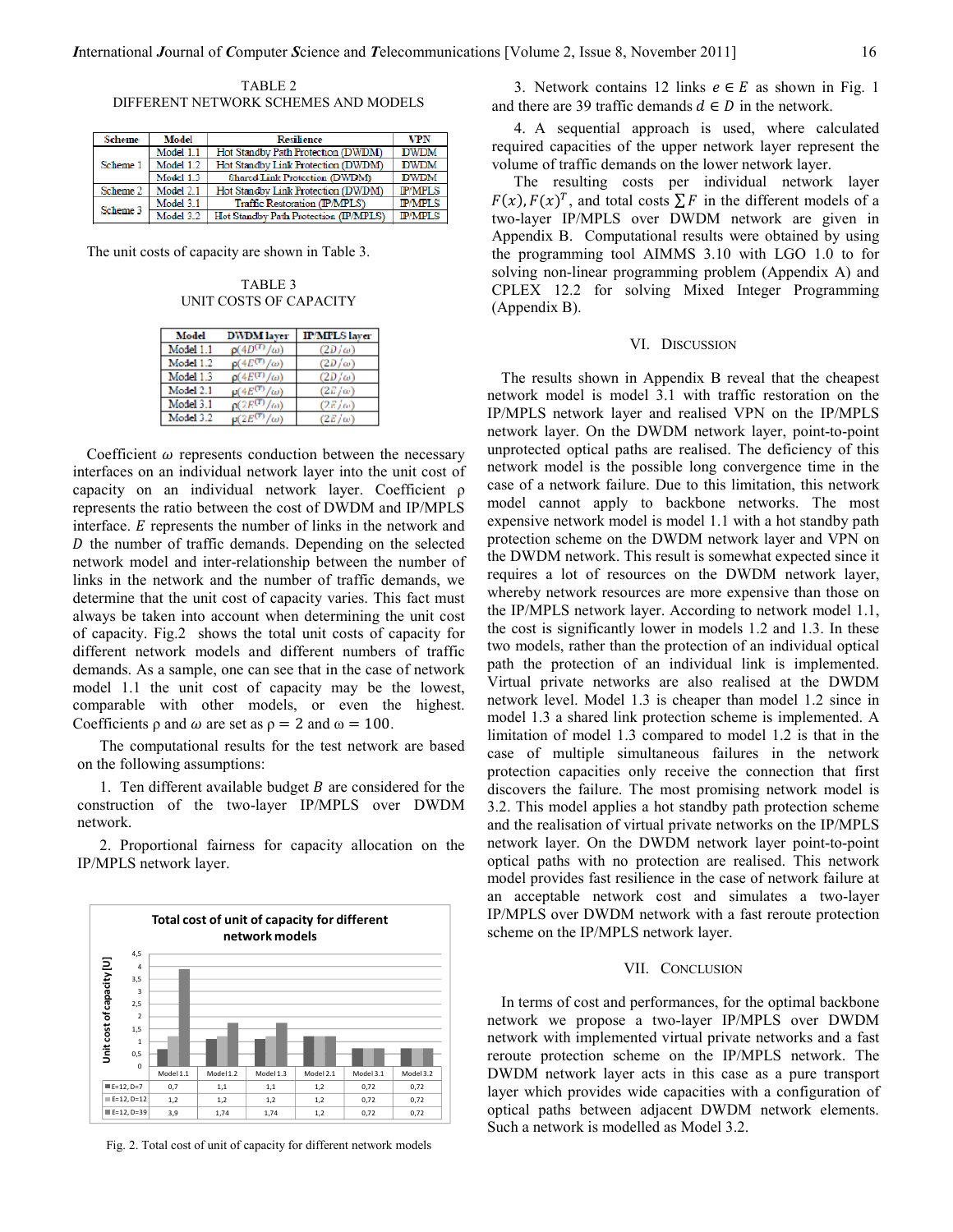# Marko Rožman 17

## VIII. APPENDICES

Appendix A

|                |    |                  |                  | B            | 200                | 300   | 400   | 500     | 600               | 700               | 800   | 900     | 1979               | 4074   |
|----------------|----|------------------|------------------|--------------|--------------------|-------|-------|---------|-------------------|-------------------|-------|---------|--------------------|--------|
| d              | h  | $\boldsymbol{H}$ | $W_d$            | $\Upsilon_d$ | $x_d$              | $x_d$ | $x_d$ | $x_{d}$ | $x_d$             | $x_{d}$           | $x_d$ | $x_{d}$ | $x_d$              | $x_d$  |
| 1              | 10 | 300              | 0.3              | 0,5          | 10,00              | 10,00 | 20,64 | 29,24   | 33,01             | 35,27             | 40,43 | 46,29   | 102,84             | 300,00 |
| $\overline{2}$ | 10 | 150              | 0.3              | 0.4          | 10.00              | 10.00 | 25,18 | 37.08   | 41,10             | 44.02             | 51.11 | 57,33   | 127.60             | 150,00 |
| 3              | 10 | 200              | 0.3              | 0,3          | 10,00              | 10,00 | 33,90 | 51,05   | 56,19             | 60,65             | 69,19 | 74,25   | 169,44             | 200.00 |
| $\overline{4}$ | 10 | 800              | 0.3              | 0,375        | 10,00              | 29,78 | 30,00 | 39,80   | $\frac{44,10}{ }$ | $\frac{47,01}{ }$ | 54,66 | 60,72   | 138,02             | 215.32 |
| 5              | 5  | 400              | 0.3              | 0.45         | 5,00               | 26,88 | 23,75 | 32,65   | 36,52             | 39,24             | 45,20 | 51,67   | 114,64             | 400,00 |
| 6              | 10 | 540              | 0.3              | 0,425        | 10.00              | 10,00 | 24,10 | 34,70   | 38,65             | 43,76             | 48,03 | 54,35   | 120,90             | 540,00 |
| $\tau$         | 10 | 900              | 0.3              | 0.25         | 10,00              | 10,00 | 34,20 | 56,50   | 63,98             | 69,24             | 78,53 | 92,73   | 204,59             | 113,63 |
| 8              | 10 | 700              | 0.3              | 0.35         | 10,00              | 31,02 | 29,54 | 43,00   | 47,50             | 50,55             | 58,75 | 63,93   | 146,50             | 327,72 |
| 9              | 10 | 230              | 0.3              | 0,475        | 10,00              | 10,00 | 21,72 | 30,77   | 34,67             | 37,02             | 42,78 | 49,29   | 108,40             | 10,44  |
| 10             | 10 | 120              | 0.3              | 0,535        | 10,00              | 10,00 | 19,23 | 29,20   | 30,96             | 32,85             | 37,85 | 44,33   | 96,02              | 120,00 |
| 11             | 5  | 120              | 0.3              | 0,275        | 6,09               | 38,96 | 32,75 | 52,90   | 59,39             | 120,00            | 74,00 | 71,71   | 120,00             | 120,00 |
| 12             | 10 | 340              | 0.3              | 0,325        | 10,00              | 33,26 | 31,52 | 46,80   | 51,28             | 54,75             | 63,54 | 69,28   | 158,06             | 147,59 |
| 13             | 10 | 670              | 0.3              | 0.6          | 10.00              | 10.00 | 16,97 | 25,64   | 27,74             | 29,49             | 33,74 | 39.87   | 84.91              | 121.83 |
| 14             | 10 | 460              | 0.3              | 0,675        | 10,00              | 10,00 | 14,95 | 10,00   | 24,67             | 26,17             | 30,35 | 35,46   | 76,38              | 106,21 |
| 15             | 10 | 250              | 0.3              | 0,675        | 10.00              | 10,00 | 14,95 | 10,00   | 24,50             | 26,18             | 30,30 | 35,46   | 76,39              | 250,00 |
| 16             | 5  | 430              | 0.3              | 0.7          | 5,00               | 17,38 | 15,48 | 22,24   | 23,67             | 25,16             | 29,39 | 34,11   | 73,73              | 98,54  |
| 17             | 10 | 700              | 0.3              | 0,975        | 10,00              | 10,00 | 10,00 | 10,00   | 10,00             | 17,62             | 20,64 | 22,62   | 50,38              | 700,00 |
| 18             | 10 | 670              | 0,3              | 0.7          | 10.00              | 10,00 | 14,41 | 10,00   | 23,70             | 25,78             | 29,63 | 34,11   | 72,86              | 98,85  |
| 19             | 10 | 680              | 0.3              | 0,575        | 10,00              | 10,00 | 17,78 | 27,16   | 28,90             | 30,94             | 35,21 | 41,50   | 88,78              | 75,70  |
| 20             | 5  | $\overline{320}$ | 0.3              | 0.7          | 5,00               | 17,22 | 15,48 | 22,24   | 23,67             | 25,16             | 29,39 | 34,11   | 73,81              | 320,00 |
| 21             | 10 | 320              | 0.3              | 0,6          | 10,00              | 10,00 | 16,97 | 24,84   | 27,74             | 29,49             | 33,79 | 39,87   | 84,91              | 76,96  |
| 22             | 10 | 340              | 0.3              | 0,675        | 10,00              | 10,00 | 15,77 | 10,00   | 24,50             | 26,27             | 30,34 | 35,48   | 76,38              | 178,29 |
| 23             | 5  | 560              | 0.3              | 0,875        | 5,00               | 14,23 | 12,89 | 17,74   | 18,60             | 19,43             | 24,04 | 26,06   | 58,31              | 63,50  |
| 24             | 10 | 800              | 0.3              | 1,000        | 10,00              | 10,00 | 10,00 | 10,00   | 10,00             | 17,82             | 20,03 | 22,40   | $\overline{51,32}$ | 66,65  |
| 25             | 10 | 200              | 0.3              | 0.95         | 10.00              | 10,00 | 10,00 | 10.00   | 10,00             | 18,85             | 21,92 | 24,21   | 54,19              | 65,76  |
| 26             | 5  | 320              | 0.3              | 0,925        | 5.00               | 12,49 | 11,66 | 16,02   | 18,06             | 18,24             | 22,71 | 24,26   | 55,66              | 67.17  |
| 27             | 10 | 300              | 0.3              | 0,675        | 10,00              | 10,00 | 14,95 | 10,00   | 24,46             | 26,29             | 30,30 | 35,45   | 75,12              | 84,78  |
| 28             | 10 | 340              | 0.3              | 0,525        | 10.00              | 10,00 | 19,62 | 27,98   | 31,51             | 33,58             | 38,58 | 45,09   | 96,80              | 10,00  |
| 29             | 5  | 400              | 0.3              | 0,675        | 5,00               | 16,69 | 15,77 | 22,83   | 24,61             | 26,17             | 30,32 | 35,46   | 76,51              | 400.00 |
| 30             | 10 | 540              | 0.3              | 0,925        | 10,00              | 10,00 | 11,49 | 10,00   | 10,00             | 19,37             | 22,70 | 24,18   | 55,61              | 289,56 |
| 31             | 10 | 700              | 0.3              | 0.4          | $\overline{10,00}$ | 10,00 | 25,17 | 37,02   | 41,20             | 43,95             | 51,11 | 57,33   | 129,37             | 479,51 |
| 32             | 10 | 500              | 0.3              | 0,675        | 10,00              | 10,00 | 14,95 | 10,00   | 24,41             | 26,46             | 30,34 | 35,43   | 76,42              | 148,91 |
| 33             | 5  | 450              | 0.3              | 0,3          | 5,00               | 33,14 | 36,14 | 49,58   | 55,14             | 45,02             | 69,75 | 74,19   | 171,22             | 118,55 |
| 34             | 10 | 340              | 0.3              | 0,275        | 10,00              | 10,00 | 34,95 | 52,93   | 59,44             | 64,78             | 74,97 | 75,14   | 185,36             | 340,00 |
| 35             | 10 | 200              | 0.3              | 0.7          | 10,00              | 10,00 | 14,41 | 10,00   | 10,00             | 22,96             | 29,53 | 34,17   | $\overline{72,86}$ | 10,00  |
| 36             | 10 | 100              | 0.3              | 0,875        | 10.00              | 10,00 | 11,97 | 10.00   | 10,00             | 20,40             | 24,01 | 25,72   | 58,32              | 10,00  |
| 37             | 10 | 120              | 0.3              | 0,525        | 10.00              | 10.00 | 19,62 | 28,05   | 31,35             | 33,62             | 38,46 | 45,09   | 98.22              | 120.00 |
| 38             | 10 | 120              | 0.3              | 0,4          | 10,00              | 10,00 | 25,37 | 37,04   | 41,21             | 44,00             | 51,11 | 57,33   | 120,00             | 120,00 |
| 39             | 5  | 900              | $\overline{0.3}$ | 0.3          | 5.00               | 39.08 | 34,56 | 50.25   | 55,82             | 59.60             | 69.36 | 74.19   | 171,24             | 108,30 |